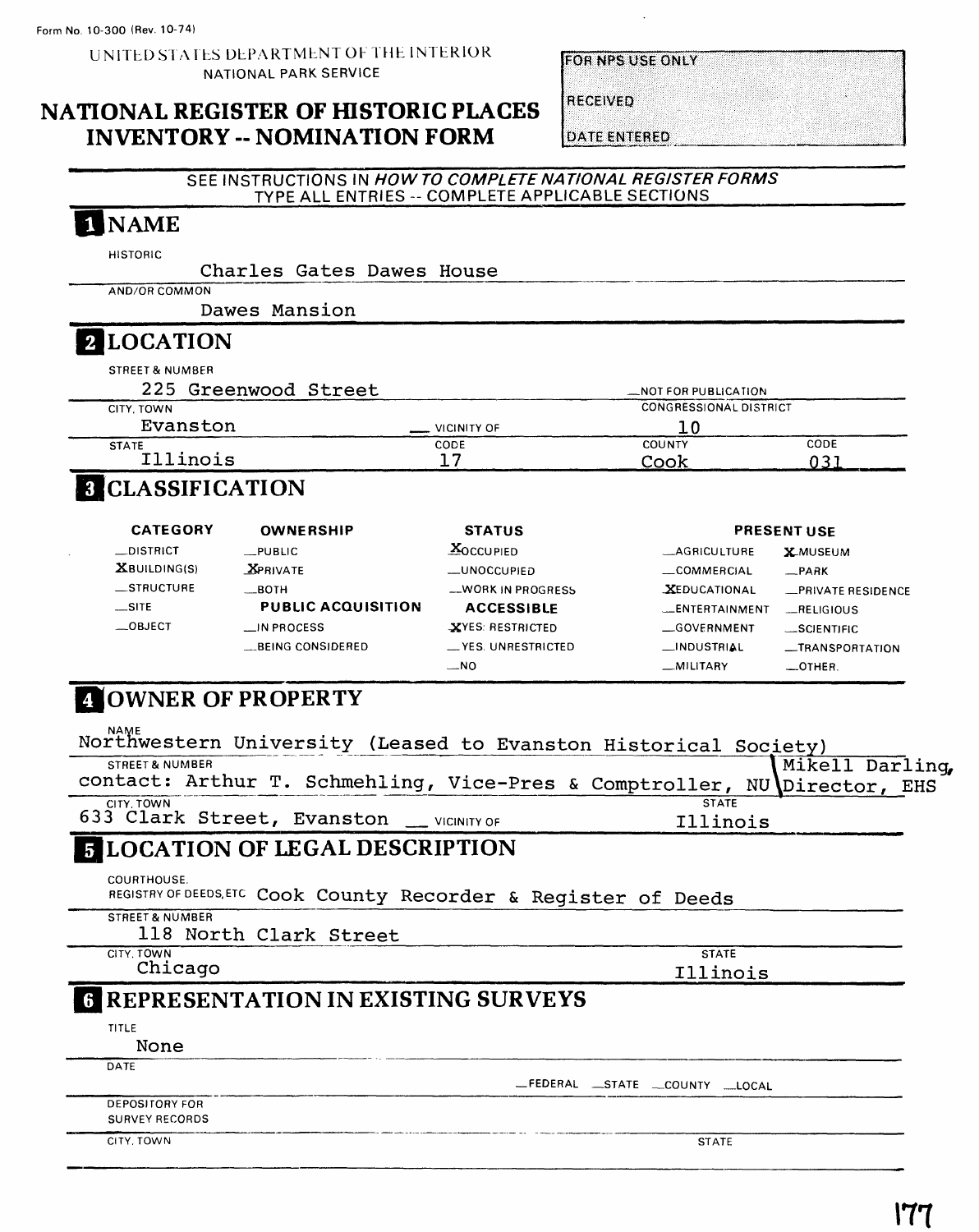

|                                                    | <b>CONDITION</b>                                          | <b>CHECK ONE</b>                     | <b>CHECK ONE</b>                            |  |
|----------------------------------------------------|-----------------------------------------------------------|--------------------------------------|---------------------------------------------|--|
| __EXCELLENT<br><b>XGOOD</b><br>$-FA$ <sub>IR</sub> | <b>_DETERIORATED</b><br>$_{-}$ RUINS<br><b>LUNEXPOSED</b> | <b>LUNALTERED</b><br><b>XALTERED</b> | <b>X ORIGINAL SITE</b><br>$-MOVED$<br>DATE_ |  |

**DESCRIBE THE PRESENT AND ORIGINAL (IF KNOWN) PHYSICAL APPEARANCE**

William G. Dawes lived in this  $2\frac{1}{2}$ -story, hip-roofed, brick mansion for 42 years, from 1909 until his death in 1951. There are two other known extant Dawes residences -- 1620 Belmont Street, NW., in Washington, D.C., occupied in 1925-28, and 1310 H Street in Lincoln, Nebr., occupied in 1887-94--but this gracious structure clearly represents him best. Dawes also lived in Chicago for a time, but according to the Chicago Historic Preservation Commission, that dwelling has been demolished.

Now the home of the Evanston Historical Society and open to the public as an elegantly preserved house museum, the Dawes Mansion was erected in 1894 by Robert Sheppard, treasurer and business manager of Northwestern University. New York architect H. Edwards Ficken designed the house in the style of a French Chateau. Dawes bought it in 1909. In 1942 he donated it and its contents to Northwestern but continued to occupy it until his death. Mrs. Dawes also remained here until she died--in 1957. Dawes had hoped that the Evanston Historical Society might have its headquarters in the structure, and in 1960 the society leased it from Northwestern for \$1 a year. Shortly afterward, the city of Evanston leased the house's lakefront grounds from the university as a park and means of preserving the setting of the historic home.

Resting on approximately 2 acres bordered by Lake Michigan on the east and flanked by other historic houses on the south, west, and north, the south-facing Dawes House is constructed of varicolored orange and tan brick laid in Flemish bond. It sits above a slightly raised, full basement and on a brick and limestone foundation faced above ground with randomly laid sandstone ashlar.

Irregularly shaped, the dwelling has a red-tile roof that is comprised essentially of three hipped sections: an east-west front ridge, a north-south center ridge, and an irregular east-west rear<br>ridge. The roof of the small rear wing is also hipped. Round, tworidge. The roof of the small rear wing is also hipped. story towers rise at the front, or southeast and southwest, corners of the house, and are topped by conical roofs with small spires. Along each roof edge is a dark-painted, wooden box cornice and plain frieze with ornamental support brackets.

A molded, stone watertable surrounds the house at basement level, and a stone belt course passes between the first and second stories, forming sills for upper story windows--except on the front facade, where a second belt course serves that function for most openings. A two-opening, stone-decorated, gabled dormer graces the roof slope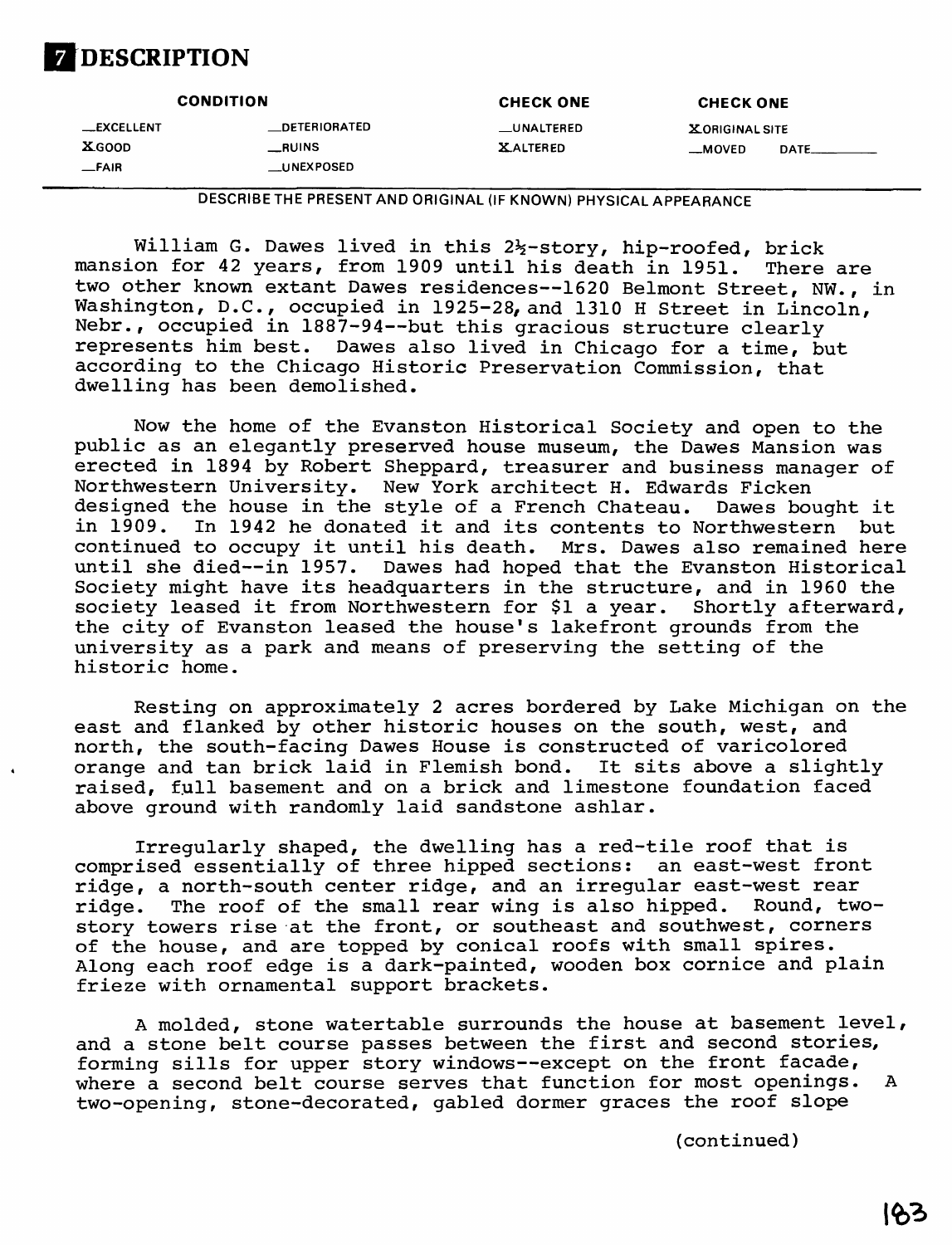

| <b>PERIOD</b>                                                                            |                                                                                                                                                                  | AREAS OF SIGNIFICANCE -- CHECK AND JUSTIFY BELOW                                                                       |                                                                                                               |                                                                                                  |
|------------------------------------------------------------------------------------------|------------------------------------------------------------------------------------------------------------------------------------------------------------------|------------------------------------------------------------------------------------------------------------------------|---------------------------------------------------------------------------------------------------------------|--------------------------------------------------------------------------------------------------|
| _PREHISTORIC<br>$-1400-1499$<br>$-1500-1599$<br>_1600-1699<br>$-1700-1799$<br>—1800-1899 | <b>LARCHEOLOGY-PREHISTORIC</b><br><b>ARCHEOLOGY-HISTORIC</b><br><b>LAGRICULTURE</b><br><b>LARCHITECTURE</b><br>$\overline{\phantom{0}}$ ART<br>$\equiv$ COMMERCE | COMMUNITY PLANNING<br>__CONSERVATION<br>$\_ECONOMICS$<br>$-$ EDUCATION<br><b>ENGINEERING</b><br>EXPLORATION/SETTLEMENT | <b>LANDSCAPE ARCHITECTURE</b><br>$-LAW$<br><b>LITERATURE</b><br>_MILITARY<br>$\_$ MUSIC<br><b>_PHILOSOPHY</b> | RELIGION<br>$\_$ SCIENCE<br>SCULPTURE<br>_SOCIAL/HUMANITARIAN<br>$-$ THEATER<br>__TRANSPORTATION |
| X1900-                                                                                   | COMMUNICATIONS                                                                                                                                                   | __INDUSTRY<br>$\Box$ INVENTION                                                                                         | <b>XPOLITICS/GOVERNMENT</b>                                                                                   | $\equiv$ OTHER (SPECIFY)                                                                         |
| <b>SPECIFIC DATES</b>                                                                    | 1909-1951                                                                                                                                                        |                                                                                                                        | BUILDER/ARCHITECT Robert Sheppard/H.                                                                          | Edwards<br>Ficken                                                                                |

**STATEMENT OF SIGNIFICANCE**

Charles Gates Dawes, according to his biographer Bascom N. Timmons, bore chief responsibility for the "only completely successful conference on international governmental affairs between the end of World War I and the midway point of the twentieth century."  $1$  Although the Dawes Plan, the finished product of the interational committee he chaired in 1924, "did not solve the /World War **J\_7** reparations problem," says historian Richard W. Leopold, it "did arrange a rational schedule of payments" based on the performance of the German economy and removed that question, at least for a time, as an irritant to European amity.<sup>2</sup> For his labors Dawes was awarded the 1925 Nobel Peace Prize.

Before tackling the reparations problem, Dawes had already earned a national reputation as first Director of the Budget. President Warren G. Harding appointed him to the newly created post in 1921 because Dawes, according to historian Robert K. Murray, was "renowned for his ability to effect efficiency and economy."<sup>3</sup> During his one-year tenure, Dawes established the Budget Bureau on a sound operating basis and was able to reduce Federal expenditures by almost 2 billion dollars.

Dawes' prestige made him the ideal running mate for Calvin Coolidge in the 1924 Presidential election. In fact, "not since the time of Theodore Roosevelt," says historian Donald Young, "had such a prominent American been honored with a vice presidential nomination." $4\overline{As}$  Vice President from 1925 to 1929 Dawes eschewed the quiet role expected

(continued)

1 Bascom N. Timmons, Portrait of An American: Charles G. Dawes (New York, 1953), 225.

2 Richard W. Leopold, The Growth of American Foreign Policy: A History (New York, 1962), 477.

3 Robert K. Murray, The Harding Era; Warren G. Harding and His Administration (Minneapolis, 1969), 99.

4 Donald Young, American Roulette; The History and Dilemma of the Vice Presidency (New York, 1965), 156.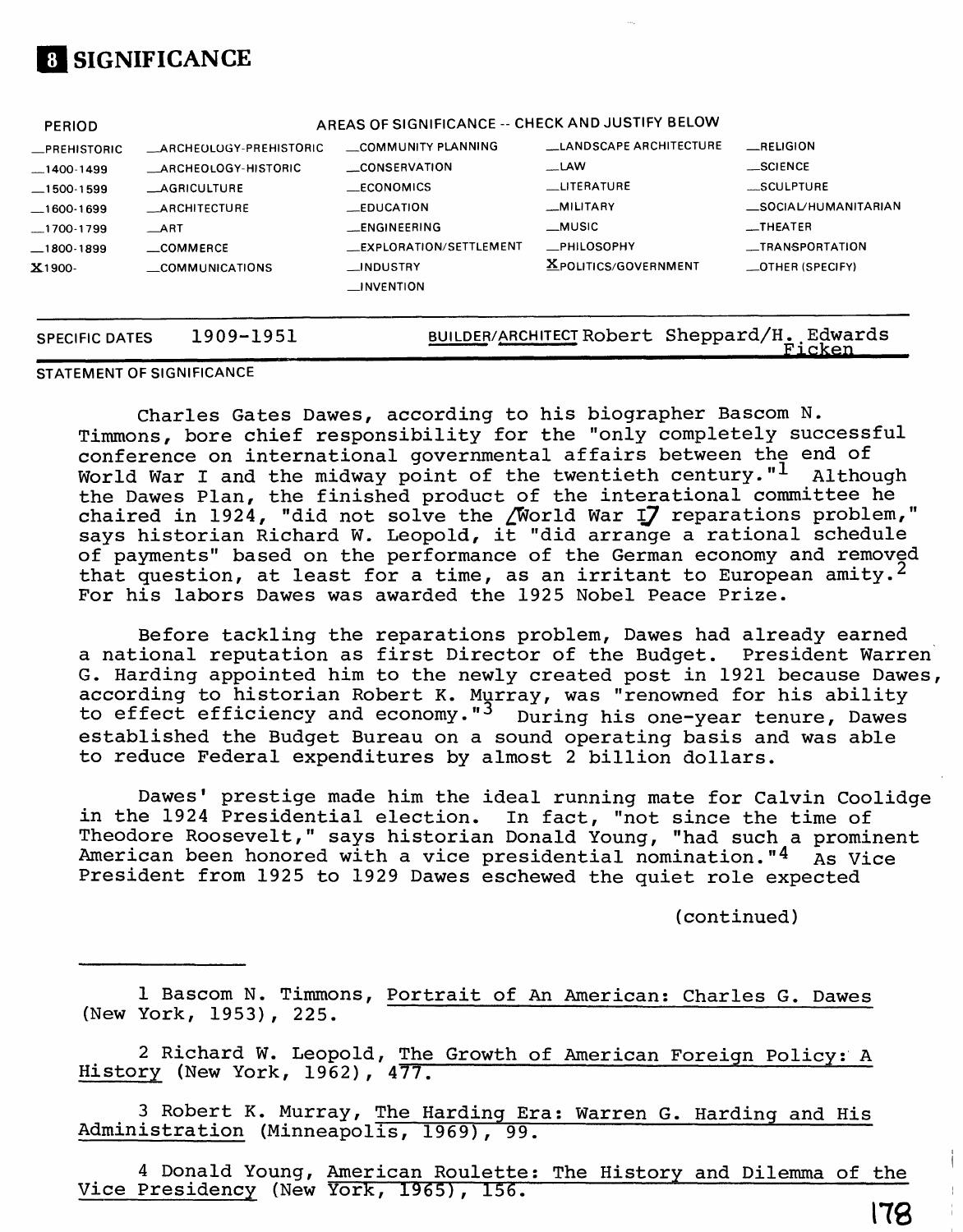## **MAJOR BIBLIOGRAPHICAL REFERENCES**

Coffman, Edward M., The War to End All Wars: The American Military Experience in World War I (New York: Oxford University Press, 1968).

(continued)

Dawes Obituary, New York Times, April 24, 1951, 1, 32.

# UGEOGRAPHICAL DATA

ACREAGE OF NOMINATED PROPERTY **CITCA 2 acres UTM REFERENCES**

|      | /11<br>44<br>90<br>≖⊷ |          |      |                |                         |
|------|-----------------------|----------|------|----------------|-------------------------|
| ZONE | <b>EASTING</b>        | NORTHING | ZONE | <b>EASTING</b> | THING<br>N <sub>C</sub> |
|      |                       |          | . .  |                |                         |

**VERBAL BOUNDARY DESCRIPTION**

The boundary of the nominated property includes both the main house and the carriage **house and coincides with the**  legal lot known as 225 Greenwood Street, Evanston, Illinois.

|                                                                                                                                                                                                                                                                                                                                                    |                                                                            |                      | LIST ALL STATES AND COUNTIES FOR PROPERTIES OVERLAPPING STATE OR COUNTY BOUNDARIES |       |
|----------------------------------------------------------------------------------------------------------------------------------------------------------------------------------------------------------------------------------------------------------------------------------------------------------------------------------------------------|----------------------------------------------------------------------------|----------------------|------------------------------------------------------------------------------------|-------|
| <b>STATE</b>                                                                                                                                                                                                                                                                                                                                       | CODE                                                                       | <b>COUNTY</b>        |                                                                                    | CODE  |
| <b>STATE</b>                                                                                                                                                                                                                                                                                                                                       | CODE                                                                       | <b>COUNTY</b>        |                                                                                    | CODE  |
| <b>III FORM PREPARED BY</b>                                                                                                                                                                                                                                                                                                                        |                                                                            |                      |                                                                                    |       |
| NAME / TITLE                                                                                                                                                                                                                                                                                                                                       | George R. Adams, Managing Editor; and<br>Ralph Christian, Assistant Editor |                      |                                                                                    |       |
| ORGANIZATION                                                                                                                                                                                                                                                                                                                                       |                                                                            |                      | DATE                                                                               |       |
| American Association for State and Local History March 1976<br><b>STREET &amp; NUMBER</b>                                                                                                                                                                                                                                                          |                                                                            |                      | <b>TELEPHONE</b>                                                                   |       |
|                                                                                                                                                                                                                                                                                                                                                    |                                                                            |                      | 242-5583<br>(615)                                                                  |       |
| 1400 Eighth Avenue South<br>CITY OR TOWN                                                                                                                                                                                                                                                                                                           |                                                                            |                      | <b>STATE</b>                                                                       |       |
| Nashville                                                                                                                                                                                                                                                                                                                                          |                                                                            |                      | Tennessee                                                                          | 37203 |
| NATIONAL ___<br>As the designated State Historic Preservation Officer for the National Historic Preservation Act of 1966 (Public Law 89-665). I<br>hereby nominate this property for inclusion in the National Register and certify that it has been evaluated according to the<br>criteria and procedures set forth by the National Park Service. | THE EVALUATED SIGNIFICANCE OF THIS PROPERTY WITHIN THE STATE IS:           | STATE <sub>___</sub> | $LOCAL$ <sub>_____</sub>                                                           |       |
|                                                                                                                                                                                                                                                                                                                                                    |                                                                            |                      |                                                                                    |       |
| FEDERAL REPRESENTATIVE SIGNATURE                                                                                                                                                                                                                                                                                                                   |                                                                            |                      |                                                                                    |       |
| <b>TITLE</b>                                                                                                                                                                                                                                                                                                                                       |                                                                            |                      | <b>DATE</b>                                                                        |       |
| <b>FOR NPS USE ONLY</b><br>I HEREBY CERTIFY THAT THIS PROPERTY IS INCLUDED IN THE NATIONAL REGISTER                                                                                                                                                                                                                                                |                                                                            |                      |                                                                                    |       |
|                                                                                                                                                                                                                                                                                                                                                    |                                                                            |                      | DATE                                                                               |       |
| DIRECTOR, OFFICE OF ARCHEOLOGY AND HISTORIC PRESERVATION<br>ATTEST:                                                                                                                                                                                                                                                                                |                                                                            |                      | <b>DATE</b>                                                                        |       |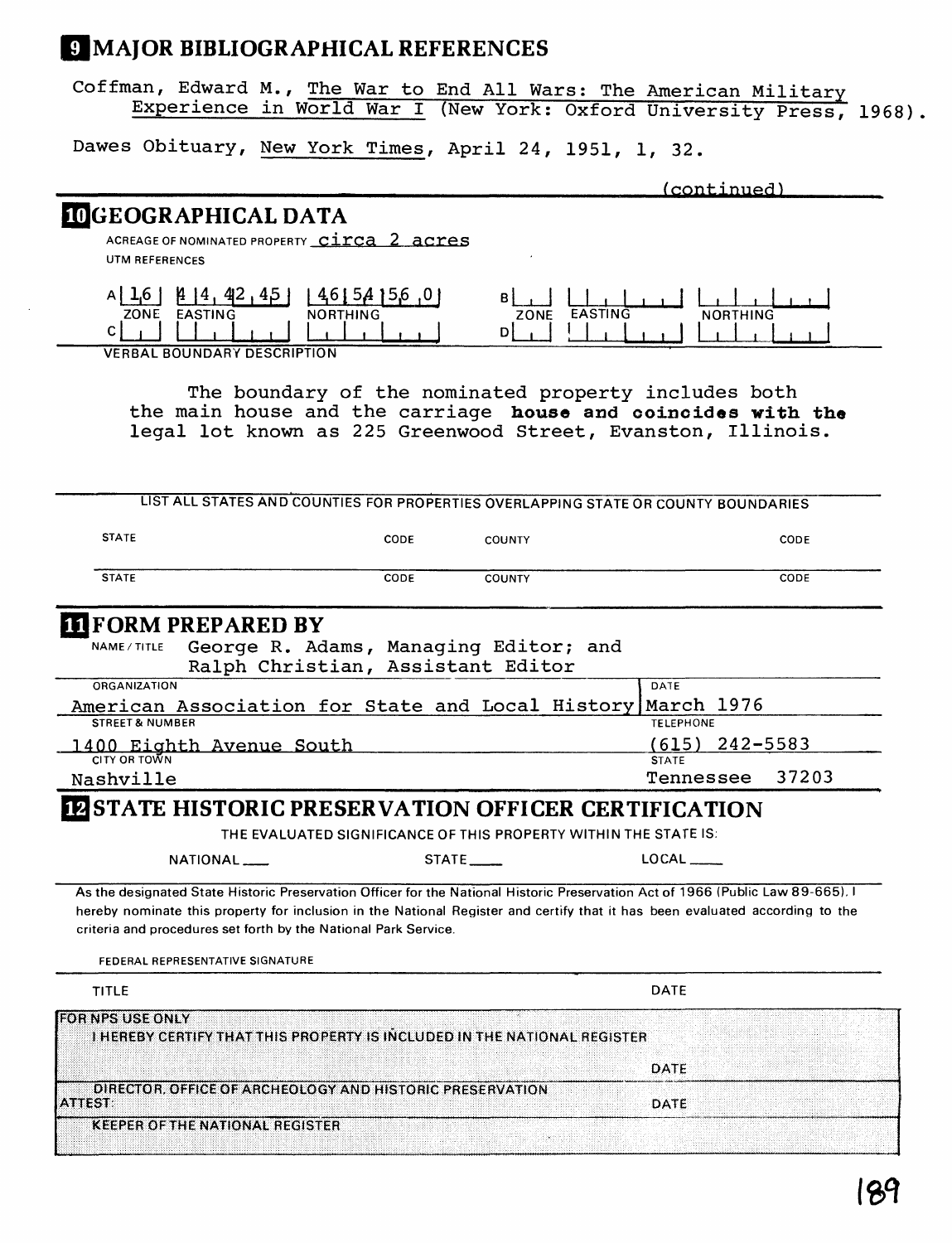#### **NATIONAL REGISTER OF HISTORIC PLACES INVENTORY -- NOMINATION FORM**

**CONTINUATION SHEET** Dawes House ITEM NUMBER 7 PAGE One

above the front facade, and two small, single-opening, hipped dormers grace the irregular roof slope above the rear facade. On both the east and west slopes of the center section of the roof are three shed dormers. A large gabled end juts from the east slope of the rear roof section, shelters a small ell, and is adorned by an<br>original, brick end chimney that rises from ground level. A similar original, brick end chimney that rises from ground level. chimney stands against a like projection on the west side of this section of the house. This ell is sheltered by a continuation of the irregular rear roof. Originally, tall, multiflued, brick stacks rose from each tower and along the west slope of the center or northsouth roof ridge. These have been removed as a safety precaution.

Fenestration on the Dawes Mansion is irregular, but most window openings have either stone lintels or surrounds of cut stone quoins. Tower windows, of which there are two lower and two upper in each tower, are curved one-over-one sash topped by semi-elliptically arched fanlights. A double, one-over-one, mullion window with ornamental stone label decorates the second-story center of the front facade. Flanking this opening are two nine-light, oval windows surrounded by radiating stone voussoirs. Windows in the west wall, from front to rear, include a set of openings—one first-story and one second-story--like those in the tower; a small segmentally arched single window on the first floor; a leaded-glass, three-part, double mullion window flanked by two small rectangular openings on the second floor; and a series of larger four-over-one, rectangular windows. The southwest corner of the rear, westward projection of the exterior wall is rounded from the ground to the beltcourse, and on the second floor a Doric column supports the roof overhang, which shelters a curved, one-over-one, mullion window. On the rear facade, most windows are either one-over-one or four-over-one, double-hung sash. Along the east wall, most first-story windows are semicircularly arched one-over-one sash, as are also the upper ones on the gabled projection. Some are fitted with wooden louvered shutters. Most second-story windows on this side of the house are rectangular shaped.

The Dawes House has a number of entrances. A surfaced drive passes from the street and along the west side of the house, and one branch of a parallel Y-shaped walkway leads to five railed, concrete steps that mount to the front entrance. It is part of a one-story, sandstone loggia-like fixture that fills the space between the two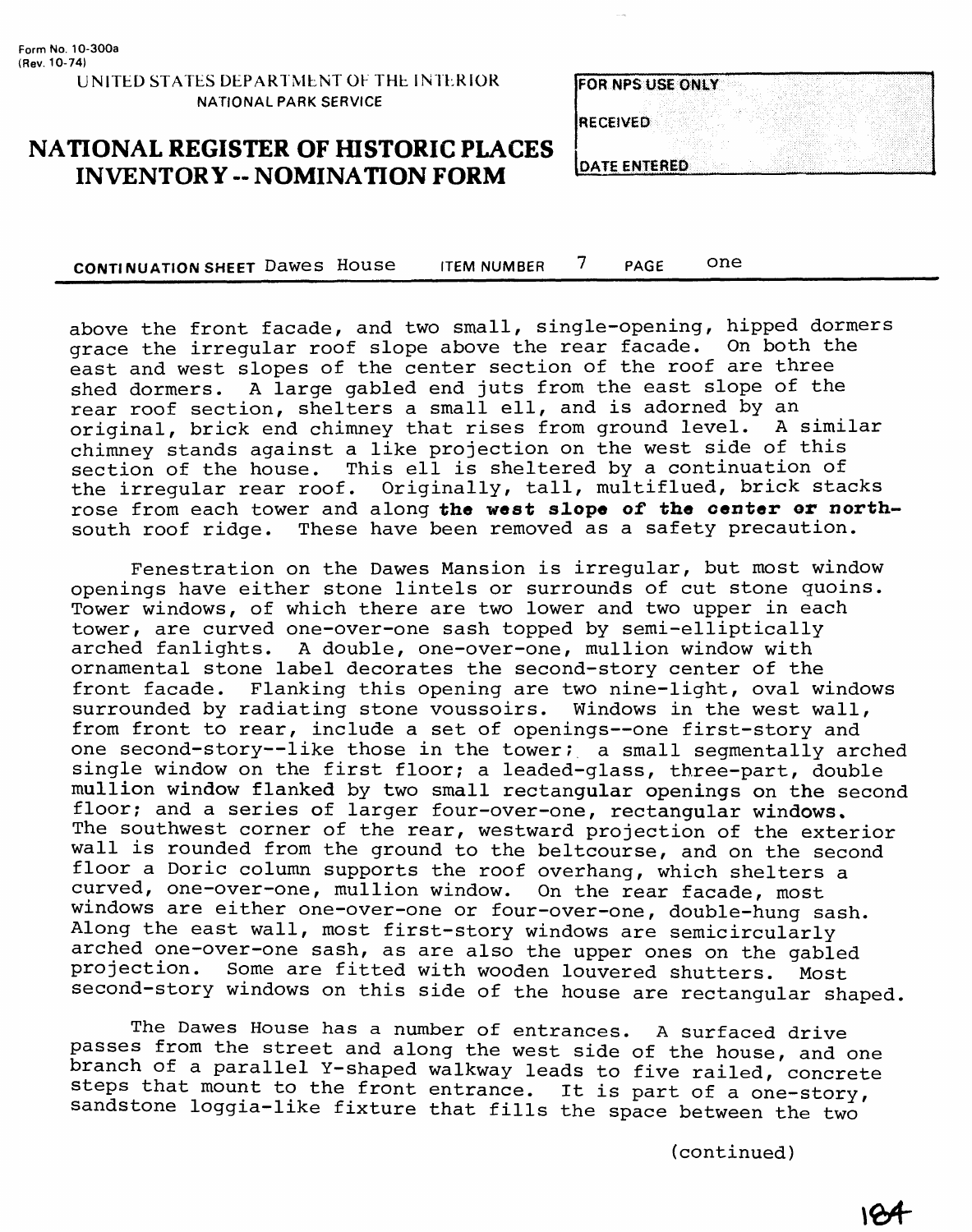| FOR NPS USE ONLY     |  |
|----------------------|--|
|                      |  |
| <b>RECEIVED</b>      |  |
|                      |  |
|                      |  |
| <b>IDATE ENTERED</b> |  |

#### **NATIONAL REGISTER OF HISTORIC PLACES INVENTORY -- NOMINATION FORM**

**CONTINUATION SHEET Dawes House ITEM NUMBER 7 PAGE two** 

towers. The doorway is positioned left of center under a labeled, semi-elliptical, ornamental arch and consists in part of an outer, set of four heavy, wooden, folding doors topped by a multilight transom. These doors provide access to a small alcove, from which. a transomed and sidelighted, single, wooden door opens into the interior. From the right of the entrance, a three-bay loggia extends to the southeast tower. Formerly, an ornamental stone railing rested atop the loggia, and a low stone wall ran from the front steps eastward around the tower, forming a formal garden. The Evanston Historical Society hopes to restore these fixtures.

The other branch of the Y-shaped front walk leads to a side entrance under an arcaded, two-bay by one-bay, first-floor porch near the center of the west wall of the house. During Dawes' occupancy a westward extension of this porch formed a port cochere<br>through which vehicles passed to the rear of the building. There through which vehicles passed to the rear of the building. are two rear entrances, the chief of which is a single door in the west wall of the small rear wing. Sheltered by the overhang of the wing's roof--which forms a small railed porch--the entry is accessible by six railed, wooden steps. The other rear entrance is a double, glass door set in a Tudor arch near the east end of the rear wall of the main block. On the east side of the house, a firststory loggia extends from the southeast tower to the gabled projection and shelters a side entrance that consists of a single, glass door flanked by two floor-length, single, glass windows. Door and windows are topped by a leaded-glass transom, and the whole is set in a segmental arch of stone voussoirs. This entrance overlooks a large formal garden. Finally, at the northeast corner of the house, rests a reconstructed, two-story porch onto which casement windows open at the second-floor level.

Inside, the Dawes House features a side-hall plan, displays most of the original trim, and includes both furnished rooms that remain much as Dawes left them and rooms that serve as exhibit areas and offices. Most of the walls are white-painted plaster, and many have molding that creates a paneled effect. Many rooms also have ornate plaster wall cornices. There is much unpainted or natural woodwork, and all is oak except the fir floor in the reception room and the beautiful cherry wood in the library.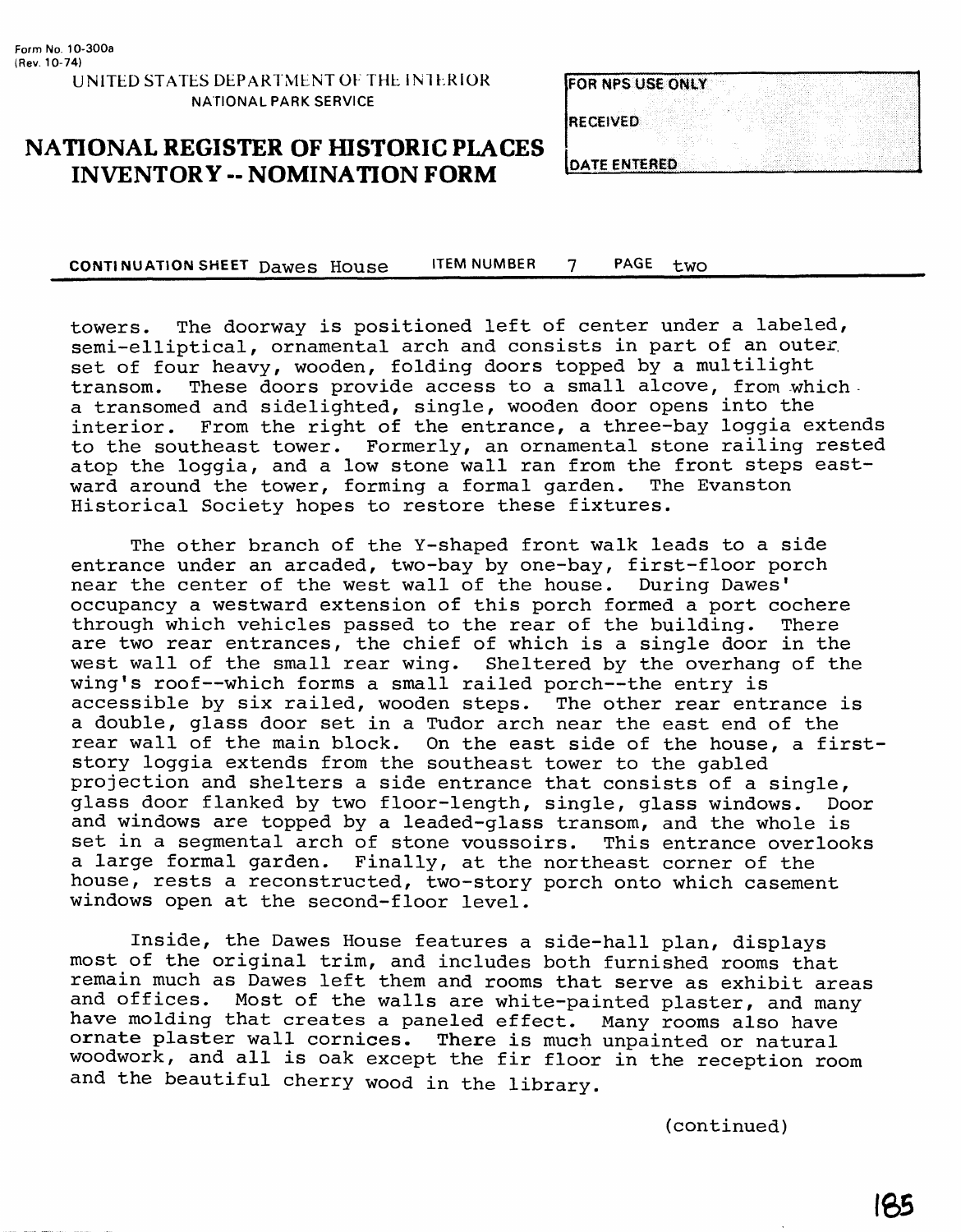|                     | <b>FOR NPS USE ONLY</b> |  |  |
|---------------------|-------------------------|--|--|
|                     |                         |  |  |
|                     |                         |  |  |
| <b>RECEIVED</b>     |                         |  |  |
|                     |                         |  |  |
|                     |                         |  |  |
|                     |                         |  |  |
| <b>DATE ENTERED</b> |                         |  |  |

#### **NATIONAL REGISTER OF HISTORIC PLACES INVENTORY -- NOMINATION FORM**

CONTINUATION SHEET Dawes House ITEM NUMBER 7 PAGE three

On the first floor, a reception room and the library lie to the right of the hall. To the left are a music room; the grand, spiral To the left are a music room; the grand, spiral staircase; and kitchen. At the end of the hall is the original and impressively furnished, Tudor-style dining room with musicians gallery. The largely circular front chambers--reception room and music room-now serve as exhibit areas, but they retain their paneled wainscoting, decorative wall cornices, and elegant marble mantels. Displays are arranged to retain the openness of the rooms and highlight their basic<br>decor. The library remains exactly as it appeared in Dawes day. The library remains exactly as it appeared in Dawes day. Filled bookshelves line most wall areas, exposed cherry cross-beams and panels decorate the ceiling, Persian rugs protect the wood floor, and semi-elliptical arches highlight an exterior side door and a fireplace alcove.

As the massive, open, balustered, oak stairway rises from the grand hall to the second floor, an alcove is formed along the west wall of the first floor and a balustraded gallery along the east wall of the second story. At the south end of the second-story level is an office that originally was a sitting room. The adjoining tower rooms, now also offices, were bedrooms initially. Both have baths dating to the 1920's, and both retain their elegant trim. Right of dating to the 1920's, and both retain their elegant trim. the hall a master bath and dressing room stands between the east tower room and the originally furnished Dawes master bedroom situated above the library. A third east-side chamber was Dawes' son's room and now holds the Evanston Historical Society's manuscript research room. On the right side of the second floor and rear of the grand stairway are: an elevator installed by Dawes in 1913; Mrs. Dawes' sitting room, now a manuscript room; Mrs. Dawes' mother's room, now a museum room; a bath; and an enclosed stair to the third floor. At the north end of the main hall or gallery are closets and another small bedroom.

The third floor of the Dawes House was never completed. Across the rear are a finished row of four servants' rooms and a bath. In the center is a large unfinished ballroom, stage, and dressing room. Across the front are storage rooms in the tower attics and a third storage chamber—planned as a billiard room—over the second-floor sitting room.

Near the northwest corner of the Dawes House sits a  $1\frac{1}{2}$ -story, hip-roofed, brick carriage house that was designed by architect C. J. Warren in 1892. It features a large gabled dormer and a tiny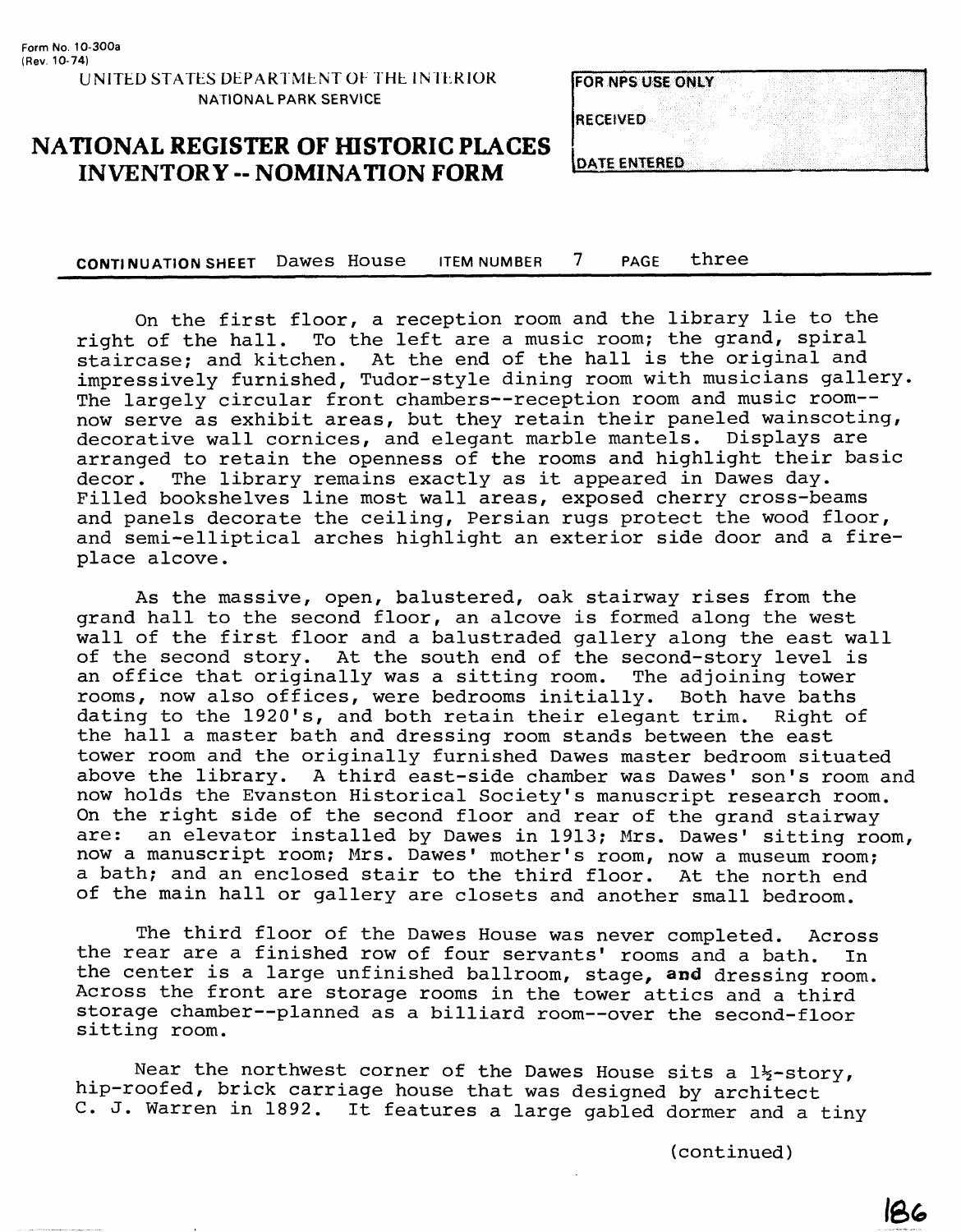**UNITED STATES DEPARTMENT OF THE INTERIOR NATIONAL PARK SERVICE**

| <b>FOR NPS USE ONLY</b> |  |
|-------------------------|--|
| <b>RECEIVED</b>         |  |
| <b>IDATE ENTERED</b>    |  |

#### **NATIONAL REGISTER OF HISTORIC PLACES INVENTORY -- NOMINATION FORM**

**CONTINUATION SHEET** DaWGS HOUSG ITEM NUMBER PAGE four

hipped dormer on the south roof slope; a shed dormer on the east roof slope and another on the north; a small, concial cupola on the roof crest; and a large, enclosed pyramidal cupola astride the southeast ridge near the corner of the structure. Dawes altered the building by removing a hay-loft overhang and enclosing three of the five front, first-story arches to make garage doors. Today the upstairs contains an apartment for the museum and historical society director, and the first-floor is undergoing restoration. Eventually it will house Dawes' carriage.

Continuation Sheet Dawes House Item Number 9 Page one

- Dorman, Michael, The Second Man: The Changing Role of the Vice Presidency (New York: Dell Publishing Co., 1970).
- Hicks, John D., Republican Ascendancy, 1921-1933 (New York: Harper  $\&$  Row, 1960).
- Leopold, Richard W., The Growth of American Foreign Policy: A History (New York: Alfred A. Knopf, 1962).
- McCoy, Donald R., Calvin Coolidge; The Quiet President (New York: The Macmillan Company, 1967).
- Murray, Robert K., The Harding Era; Warren G. Harding and His Administration (Minneapolis: University of Minnesota Press, 1969).
- Timmons, Bascom N., Portrait of An American: Charles G. Dawes (New York: Henry Holt and Company, 1953).
- Young, Donald, American Roulette: The History and Dilemma of the Vice Presidency (New York: Holt, Rinehart and Winston, 1965).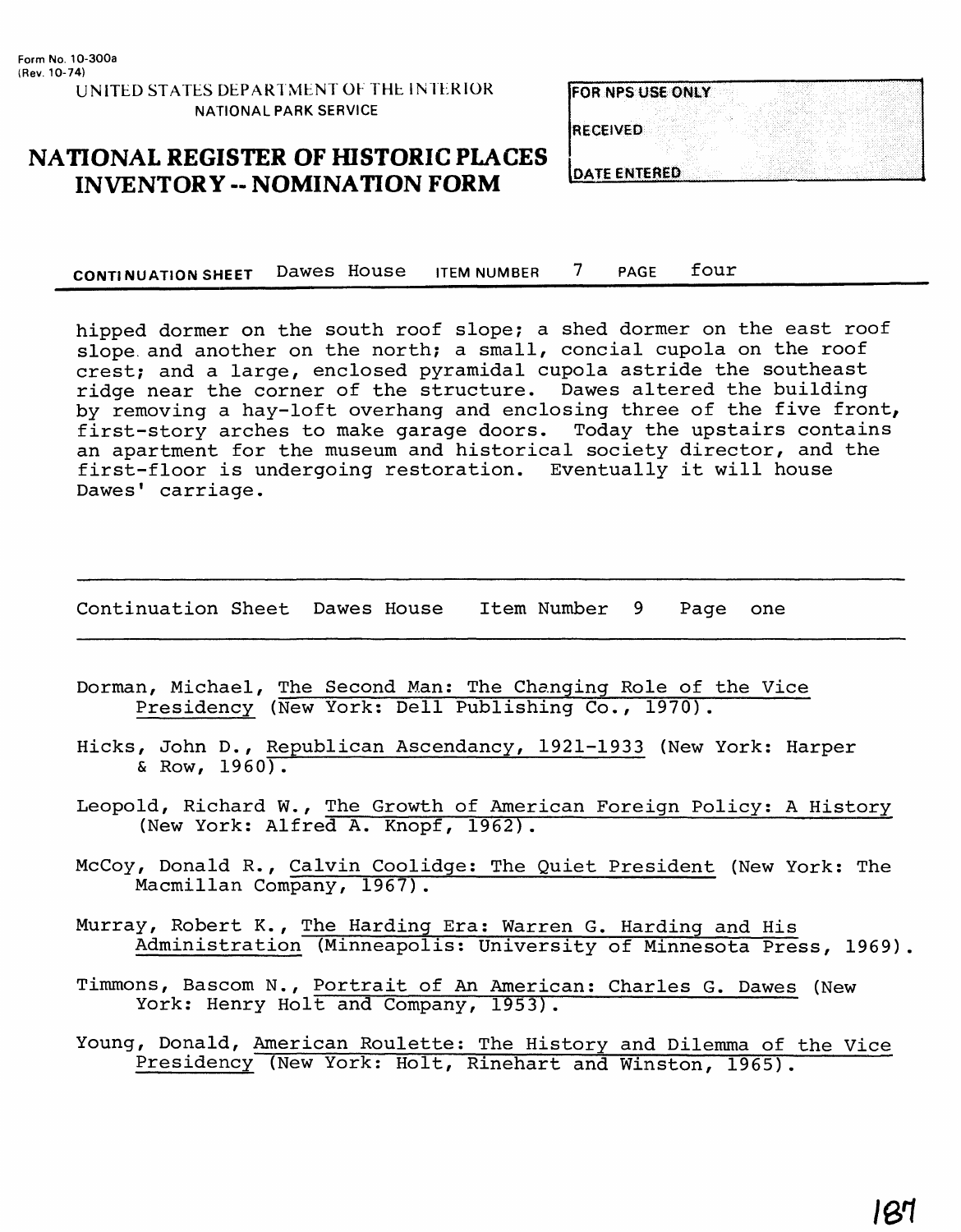| <b>FOR NPS USE ONLY</b> |  |
|-------------------------|--|
| <b>RECEIVED</b>         |  |
| <b>IDATE ENTERED</b>    |  |

### **NATIONAL REGISTER OF HISTORIC PLACES INVENTORY - NOMINATION FORM**

**CONTINUATION SHEET Dawes House** ITEM NUMBER 8 PAGE ONE

of a man in his position—and at times even worked at cross purposes with President Coolidge. The Vice President waged a **4-year battle**  against what he considered the antiquated rules of the Senate and tried unsuccessfully to arouse the Nation on the issue. He disagreed with Coolidge on farm policy and in 1927 pushed the McNary-Haugen Plan—for the disposal of farm surpluses abroad—through the Senate despite strong Presidential opposition.

Dawes lived in this  $2\frac{1}{2}$ -story, hip-roofed, brick mansion for 42 years, from 1929 until his death in 1951. There are two other known extant Dawes residences—one in Washington, D.C., occupied in 1925-28, and one in Lincoln, Nebr., occupied in 1887-94—but this littlealtered, excellently preserved structure clearly represents him best.

#### Biography

Charles Gates Dawes was born August 27, 1865, in Marietta, Ohio, to Rufus R. and Mary G. Dawes. His father, who had been a general in the Union Army and had served one term in Congress, was one of Marietta's most substantial citizens. As a result, young Charles received every cultural and educational advantage. He attended local Marietta College, graduated in 1884, and entered the University of Cincinnati Law School, receiving his LL.B. 2 years later.

Dawes left Ohio in 1887 and moved to Lincoln, Nebr., where he established his law practice. He quickly gained recognition in his profession when he successfully represented the Lincoln Board of Trade in the fight against discriminatory frieght rates. Financial success soon followed, and within a few years, Dawes acquired extensive interests in a Lincoln real estate company, bank, and packing concern as well as in gas companies in several cities throughout the<br>United States. He also became acquainted with two men whose paths He also became acquainted with two men whose paths would often cross his--William Jennings Bryan, a fellow attorney, and Lt. John J. Pershing, professor of military science at the University of Nebraska.

In 1895 Dawes moved to Chicago in the hope of recovering the heavy financial losses he had suffered as a result of the Panic of 1893. Apparently, he prospered quickly, because by 1896 he had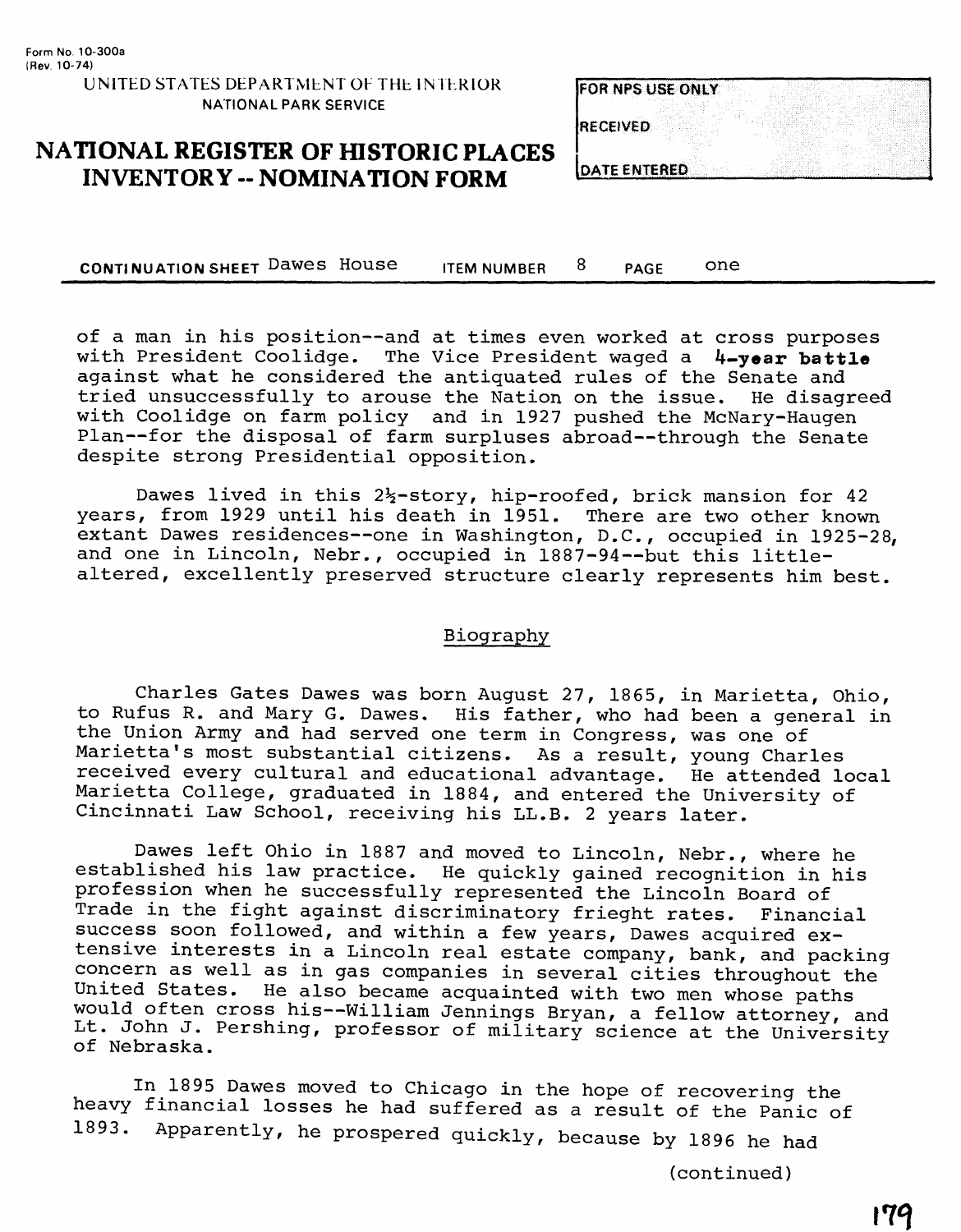**UNITED STATES DEPARTMENT OF THE INTERIOR NATIONAL PARK SERVICE**

| <b>FOR NPS USE ONLY</b> |  |  |  |  |
|-------------------------|--|--|--|--|
|                         |  |  |  |  |
| <b>RECEIVED</b>         |  |  |  |  |
|                         |  |  |  |  |
|                         |  |  |  |  |
| <b>DATE ENTERED</b>     |  |  |  |  |

## **NATIONAL REGISTER OF HISTORIC PLACES INVENTORY - NOMINATION FORM**

CONTINUATION SHEET Dawes House ITEM NUMBER 8 PAGE two

turned much of his attention to politics. That year he spearheaded a successful drive to win the Illinois delegation to the Republican National Convention for William McKinley against the political machine of State boss William Lorimer. This Illinois victory, according to Dawes' biographer Bascom N. Timmons, had an important "psychological effect" and got the "McKinley band wagon . . . rolling."<sup>5</sup> During the fall campaign against his friend Bryan, Dawes acted as party treasurer and operated the Republican National Headquarters in Chicago.

In 1897 President William McKinley appointed Dawes Comptroller of the Currency, a post he held until 1901. Personally close to the President and one of his chief advisors, Dawes' principal interest as Comptroller was the passage of a law for sound emergency currency which might lessen the danger of financial stringencies. Although the Dawes currency plan was originally included in the Senate version of the 1900 Gold Standard Bill, it was taken out in the conference with the House. Dawes' proposals were eventually carried out, however, in the Aldrich-Vreeland Act of 1908. When Dawes resigned as Comptroller, he returned to Illinois in the hope of winning a seat in the U.S. Senate--an ambition which was to be frustrated.

After his 1902 Senate defeat, Dawes devoted most of the next 15 years to his business interests, grew increasingly wealthy, and earned a reputation as one of the Nation's leading philanthropists. In 1902 he organized the Central Trust Company of Illinois, became its president, and made it one of the most important banks in the United States. Always generous to the unfortunate, in 1907, he attracted much attention by operating his own bread wagon which fed thousands of Chicago's most destitute people. After the tragic death of his son in 1912, Dawes built, in the boy's memory, transient hotels in Chicago and Boston. These offered first class lodging and food to the destitute for a nominal fee.

When the United States entered World War I in 1917, Dawes, with the assistance of his old friend Gen. John J. Pershing, received

<sup>5</sup> Timmons, Portrait of An American, 47.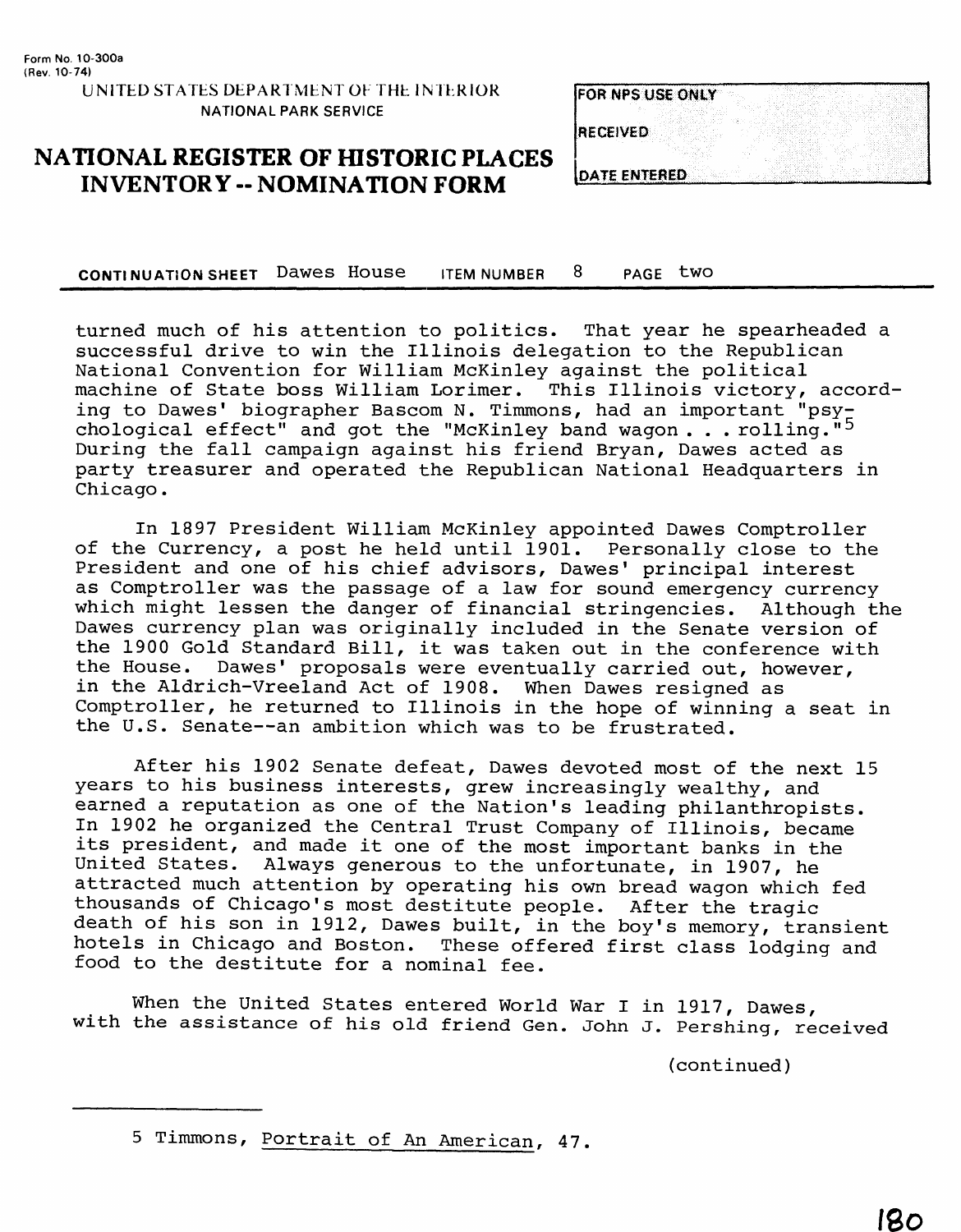**U N1TED STATES DEPARTMENT OF THE 1N 1ERIOR NATIONAL PARK SERVICE**

| <b>FOR NPS USE ONLY</b> |  |
|-------------------------|--|
|                         |  |
| <b>RECEIVED</b>         |  |
|                         |  |
| <b>OATE ENTERED</b>     |  |

#### **NATIONAL REGISTER OF HISTORIC PLACES INVENTORY -- NOMINATION FORM**

**CONTINUATION SHEET Dawes House ITEM NUMBER 8 PAGE three** 

a commission as major in the 17th Engineers and was among the first 20,000 troops to arrive in France. Pershing appointed him as his General Purchasing Agent, and in this position Dawes, who eventually rose to the rank of brigadier general, by ingenuity and hard work, says military historian Edward M. Coffman, "obtained some ten million tons of supplies in Europe and thus saved that much valuable cargo space on the ships making the Atlantic crossing. " $6$ 

Unlike many Republicans, Dawes supported Woodrow Wilson's actions at the Versailles Conference and favored American membership in the League of Nations. Particularly critical of his party for its attemtps to make an issue of war-waste, Dawes attracted much National attention when he appeared before the House Committee on War Expenditures in February 1921. In his expletive-laden testimony, he gave the committee a tongue lashing, particularly when he declared: "Hell and Maria, we weren't trying to keep a set of books; we were trying to win the war."<sup>7</sup> Thereafter, he carried the nickname of "Hell and Maria" Dawes.

In 1921 President Warren G. Harding appointed Dawes to the newly created position of Director of the Budget. Although he served only one year in this post, Dawes, according to eminent historian John D. Hicks, "took vigorous command of the new office" and by the time Harding submitted his first budget "had worked out a notable program of economy." $8$  Before he resigned, Dawes established the Budget Bureau on a sound operating basis and reduced Federal expenditures by almost 2 billion dollars.

Late in 1923, Dawes agreed to serve as chairman of an international commission to deal with the question of German reparations payments after that nation defaulted and French troops had occupied the Ruhr. Under his forceful and dynamic leadership, the group

(continued)

6 Edward M. Coffman, The War to End All Wars: The American Military Experience in World War I (New York, 1968), 129.

7 Cited in Michael Dorman, The Second Man: The Changing Role of the Vice Presidency (New York, 1970), 126.

8 John D. Hicks, Republican Ascendancy, 1921-1933 (New York, 1960), 51.